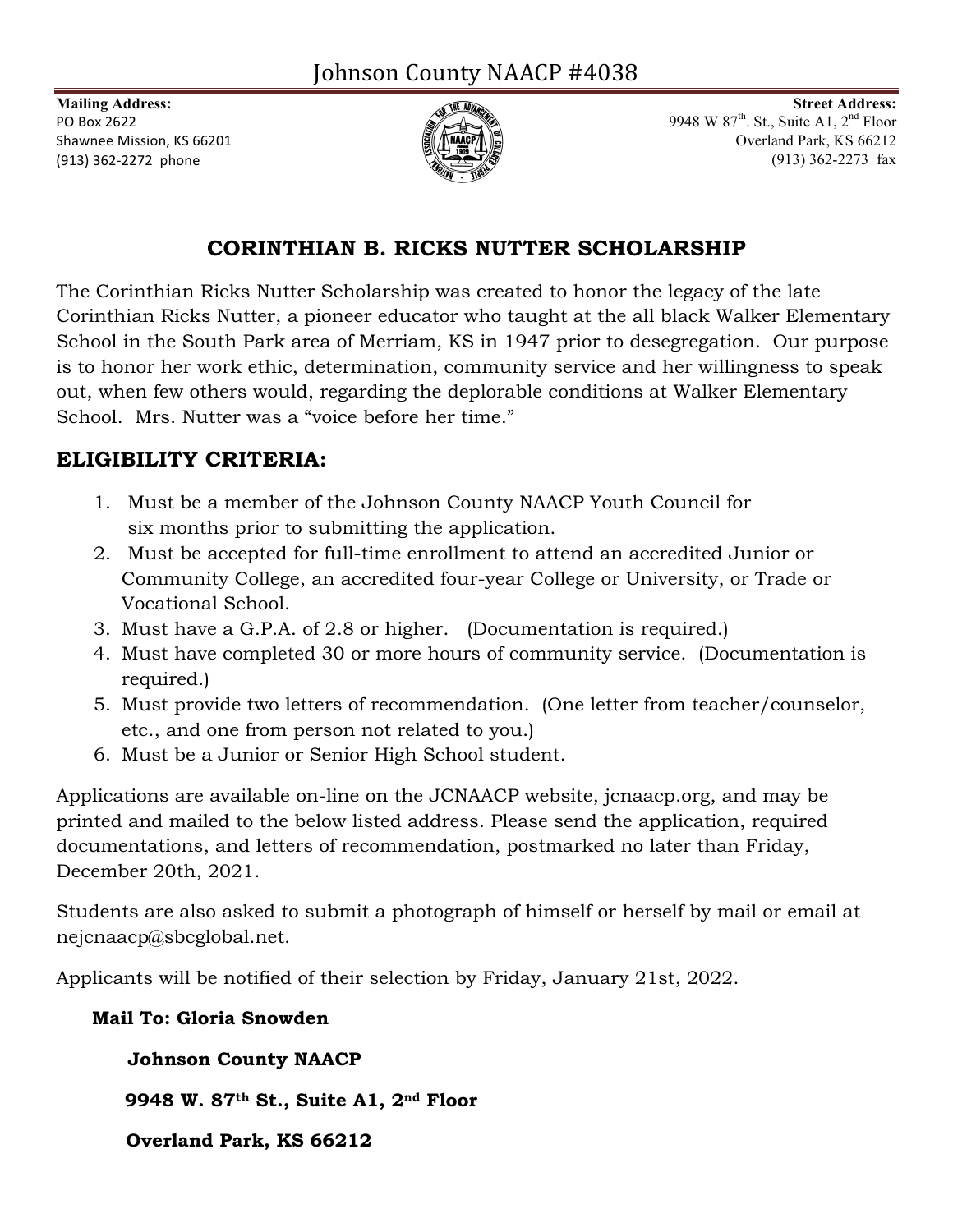#### **APPLICANT INFORMATION**

| Full Name                                     |                                     |
|-----------------------------------------------|-------------------------------------|
| Female Male                                   |                                     |
|                                               |                                     |
|                                               | $Phone \#$ Cell $\#$ Cell $\#$      |
|                                               |                                     |
| G.P.A.                                        |                                     |
|                                               | Father's/Guardian's Full Name       |
|                                               | Mother's/Guardian's Full Name       |
| EXTRACURRICULAR ACTIVITY                      | <b>ROLES &amp; RESPONSIBILITIES</b> |
|                                               |                                     |
|                                               |                                     |
|                                               |                                     |
|                                               |                                     |
| 5.                                            |                                     |
| <b>Special Talent and Skills</b>              |                                     |
|                                               |                                     |
|                                               |                                     |
|                                               |                                     |
|                                               |                                     |
| <u> 1980 - Andrea Andrew Maria (h. 1980).</u> |                                     |
| <b>Honors/Awards/Special Recognition</b>      |                                     |